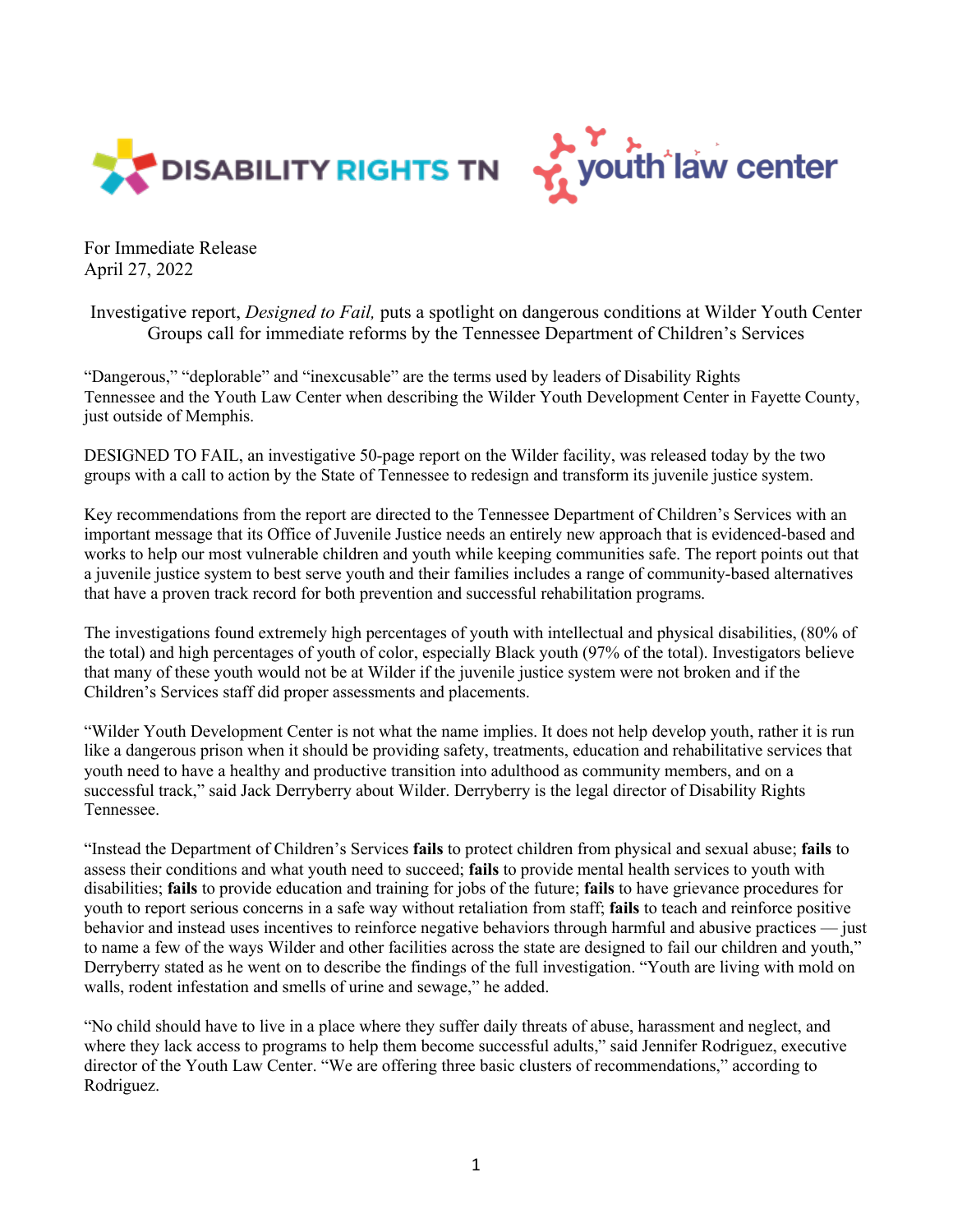"First, DCS needs to take immediate public steps to protect the children at Wilder by stopping the sexual, physical and emotional abuse, and sexual harassment, and ending the dangerous practice of solitary confinement," she said in an opening statement about urgently needed actions.

"Second, comprehensive assessments are critical and must be done by qualified professionals. Some youth should have never been placed at Wilder, such as those with serious disabilities and those who have experienced high degrees of trauma. A true assessment would likely show these youth are better served in community-based settings with appropriate supports and rehabilitative services; and living at home with family whenever possible," added Rodriguez.

"Third, Children's Services needs to make serious investments in evidence-based, trauma-responsive services in the community — both to help support youth in the juvenile justice system and to prevent involvement in the system in the first place," she noted, and was stated in the report as a critically important remedy.

"The problems at Wilder are symptoms of a system that failed to help youth earlier in their lives, resulting in a more costly crisis situation as teens. Many of the youth at Wilder have histories of a traumatic and painful life, with mental health issues and other disabilities. They are being held in a place with terrible conditions and not getting appropriate treatment." stated Lisa Primm, executive director of Disability Rights Tennessee. "In fact, they are being retraumatized. The youth at Wilder and in other facilities across the state are being set up for a lifetime of failure that often starts in a juvenile justice system that leads to a life in the adult criminal justice system. What is so tragic is that with the right support systems, appropriate treatment and education, this cycle could be stopped by helping our youth become healthy and productive citizens," Primm added.

Cardell Orrin, executive director of Stand for Children in Tennessee and a long-time civil rights activist, commented on the report saying, "We welcome the release of the report and the partnerships of groups working together to address the problems with the Tennessee Juvenile Justice system. Stand for Youth is organizing across the community, including with the Youth Justice Action Council, to amplify the voices of young people about these issues that directly affect them."

"It is long overdue that we bring to light the negative impact of locking up our children and youth. We need to end the pipeline into Wilder with prevention programs for youth in the community and make sure communities have the necessary resources to stop the pipeline," Orrin added. "The polling report makes clear that a cross section of people, of both parties and throughout the state of Tennessee, want the system fixed with prevention and rehabilitation, not punishment and solitary confinement," he pointed out.

Stand for Children made available a 2021 public opinion survey showing that the people of Tennessee support system change to help youth and their families, not a system designed to fail. Residents across the state strongly support changes in the juvenile justice system, such as the recommendation put forward in the Wilder report. They want a system that focuses on prevention and rehabilitation over punishment and incarceration, findings that are documented in a statewide opinion survey of Tennessee residents commissioned by the Youth First Initiative.

"The recommendations in 'Designed to Fail' call for a redesign and transformation of the Tennessee Juvenile Justice system based on prevention and rehabilitation, not solitary confinement and punishment — 79% of Tennessee residents agree," according to Brian Blalock, senior staff attorney at the Youth Law Center. "The people of Tennessee agree that rehabilitation plans should include families (85% agree), but the Disability Rights investigations show that Children's Services currently do the opposite, removing and isolating children from their communities and families. Eighty-three percent (83%) of Tennessee residents agree that the state should invest in social workers and mental health clinicians, but as the report points out, Children's Services does not have sufficient mental health or medical staff at Wilder. And, 77% of Tennesseans agree that children and youth should return to their families and communities whenever possible, but as Disability Rights monitoring shows, many of these children should not be in a facility like Wilder in the first place," Blalock added.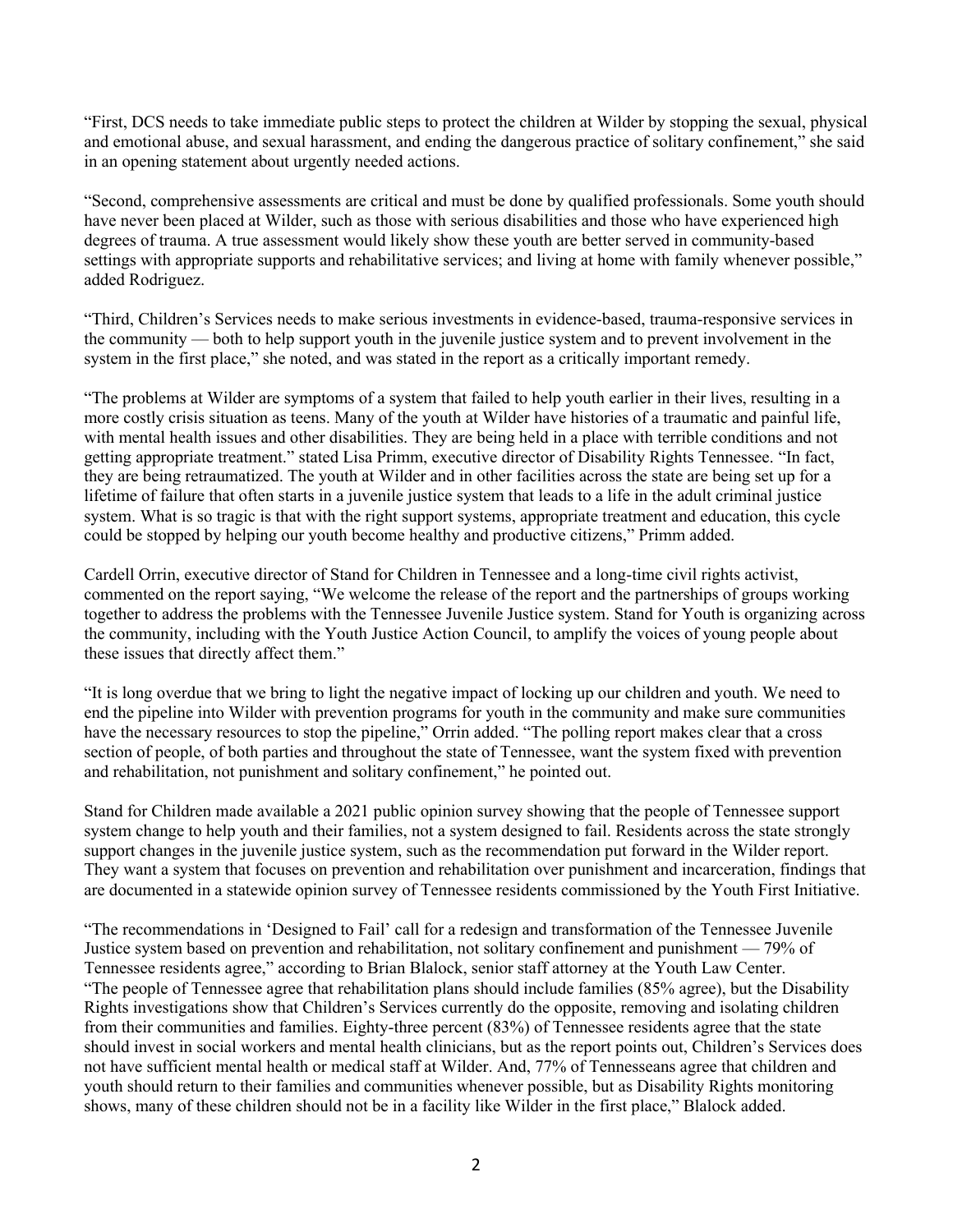"Clearly there is a significant disconnect between what the residents of Tennessee want for children and youth and the conditions at the Wilder facility," he concluded.

The organizations who are issuing this report believe, and the polling of the residents in Tennessee agree, that support for these policies is based on a belief that most youth in the juvenile justice system are capable of positive change, that the system should provide them with more opportunities to better themselves, and that the best thing for society is to rehabilitate young people so they can become productive citizens.

## **Link here to a copy of the full 50-page Report, an Executive Summary and the Polling Memo**

## **For more information about the report and to schedule media interviews, contact:**

Kathy Bonk, for the Youth Law Center, kathybonk@mac.com, cell/text 202-234-6629, or Zoe Jamail for Disability Rights TN in Nashville, zoej@disabilityrightstn.org cell/text 713-899-1391. Johnnie Hatten for Disability Rights TN in Memphis, johnnieh@disabilityrightstn.org, (901) 458-6013 x216 Makenzie Graham for Stand for Children, mgraham@stand.org or cell/text 651-247-5306

*Disability Rights Tennessee (DRT) is part of the national Protection & Advocacy (P&A) System. As the federally mandated P&A agency for Tennessee, Disability Rights Tennessee has broad authority to advocate for and protect the rights of individuals with disabilities in this state, to monitor certain facilities, including juvenile justice facilities, and to investigate allegations of abuse and neglect.*

*The Youth Law Center is a non-profit law firm that advocates to transform foster care and juvenile justice systems across the nation so that every child and youth can thrive. For over 40 years, Youth Law Center has pursued policy and advocacy to protect the rights of youth in the child welfare and juvenile justice systems and to promote positive youth connections to community and family. The Youth Law Center is headquartered in San Francisco, California, with staff in Tennessee.*

## **A Summary of Key Findings**

The Tennessee legislature has passed some good laws aimed at protecting the most vulnerable children in the care of Children's Services and requiring timely and appropriate evidence-based treatment and rehabilitation services. However, a breakdown in Children's Services protocols, and Children's Services' inability to adhere to policy, has effectively trampled the safeguards put in place for these youth. This has resulted in Children's Services' failure to adhere to state laws on safety, education and physical and mental health care.

**DCS Is Failing to Protect Children from Abuse, Mistreatment or Neglect.** The core function of DCS is to protect Tennessee's children from abuse, mistreatment and neglect. By warehousing youth in unsafe facilities such as Wilder, and at times employing staff members who have physically harmed youth either directly or through reckless neglect, DCS has placed these youth at risk**.** 

- **Abuse by Staff:** DRT's monitoring and investigation has revealed a pattern and practice of abuse by staff at Wilder, includes physical abuse, sexual abuse and staff orchestrating attacks on youth.
- **DCS Has Failed to Respond to Allegations of Staff Abuse:** In its December 2020 Performance Audit of DCS and Wilder, the Tennessee State Comptroller found DCS had failed to ensure that Wilder "corrected potentially harmful practices that risk the safety of the children who are in their custody."
- **DCS Sanctions Abuse Through Its Seclusion Practices:** At Wilder, the "Therapeutic Response Unit" (or TRU Dorm), which is not at all as it sounds, is where youth are subjected to detrimental seclusion practices. Records reflect that two youth notified staff that isolation in TRU made them want to kill themselves, and yet DCS continued to keep those youth in TRU.